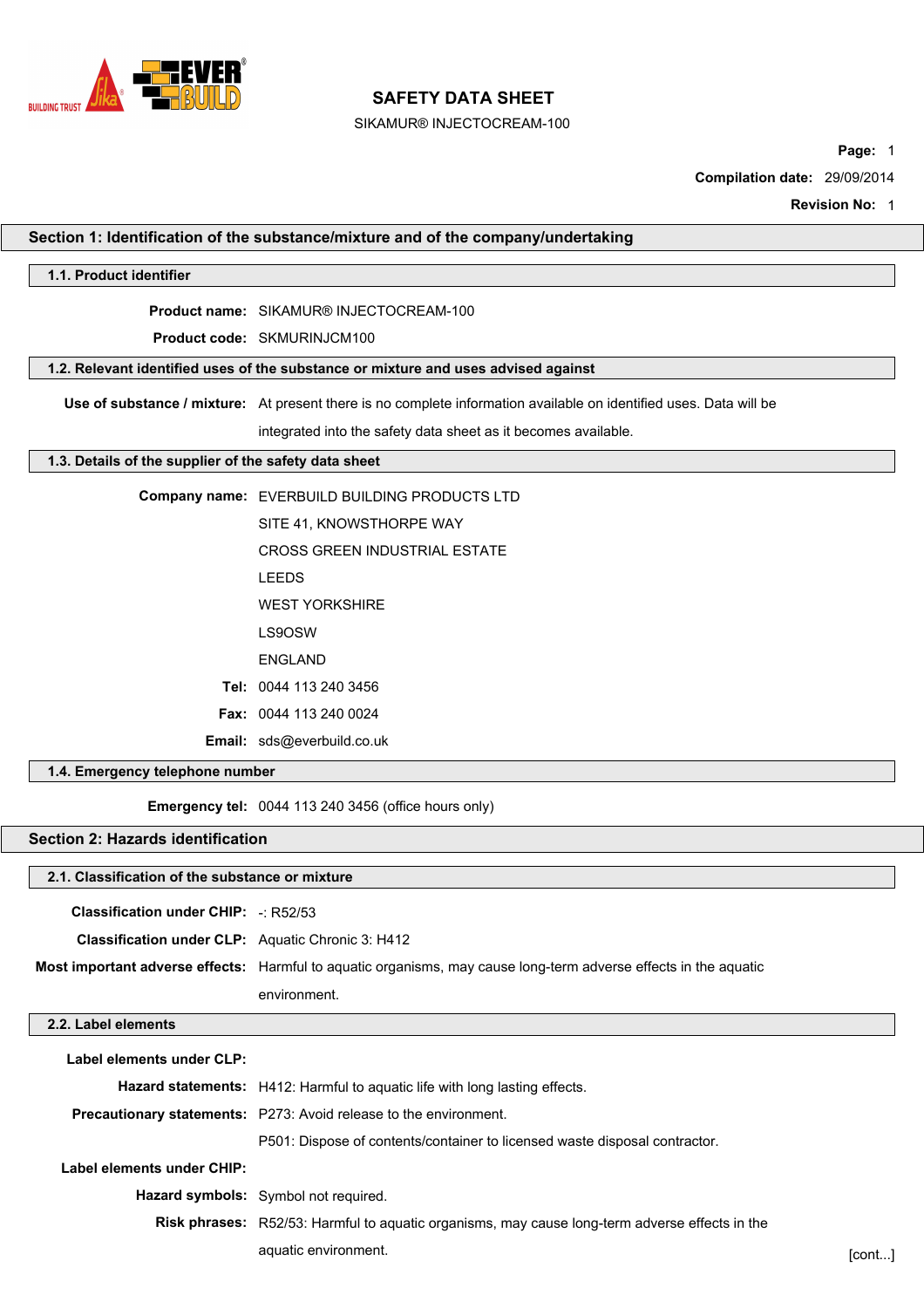## SIKAMUR® INJECTOCREAM-100

## **Page:** 2

#### **Safety phrases:** S29: Do not empty into drains.

#### **2.3. Other hazards**

#### **PBT:** This product is not identified as a PBT/vPvB substance.

#### **Section 3: Composition/information on ingredients**

## **3.2. Mixtures**

#### **Hazardous ingredients:**

#### TRIETHOXY(2,4,4-TRIMETHYLPENTYL) SILANE

| <b>EINECS</b> | CAS        | CHIP Classification | <b>CLP Classification</b>              | Percent |
|---------------|------------|---------------------|----------------------------------------|---------|
| 252-558-1     | 35435-21-3 | l -: R10: -: R52/53 | Flam. Lig. 3: H226; Aguatic Chronic 3: | 70-90%  |
|               |            |                     | H412                                   |         |

#### **Section 4: First aid measures**

#### **4.1. Description of first aid measures**

**Skin contact:** Remove all contaminated clothes and footwear immediately unless stuck to skin.

Drench the affected skin with running water for 10 minutes or longer if substance is still on skin.

**Eye contact:** Make sure contact lenses are removed before rinsing Bathe the eye with running water for 15 minutes. Consult a doctor.

**Ingestion:** Do not induce vomiting. If unconscious, check for breathing and apply artificial respiration if necessary. Consult a doctor.

**Inhalation:** Remove casualty from exposure ensuring one's own safety whilst doing so. If symtoms persist seek medical advice.

#### **4.2. Most important symptoms and effects, both acute and delayed**

**Skin contact:** There may be mild irritation at the site of contact.

**Eye contact:** There may be irritation and redness.

**Ingestion:** Nausea and stomach pain may occur.

**Inhalation:** There may be irritation of the throat with a feeling of tightness in the chest.

## **4.3. Indication of any immediate medical attention and special treatment needed**

#### **Section 5: Fire-fighting measures**

**5.1. Extinguishing media**

**Extinguishing media:** Water fog. Carbon dioxide. Alcohol or polymer foam. Dry chemical powder.

#### **5.2. Special hazards arising from the substance or mixture**

**Exposure hazards:** Flammable. Decomposition products may include carbon oxides and metal

oxide/oxides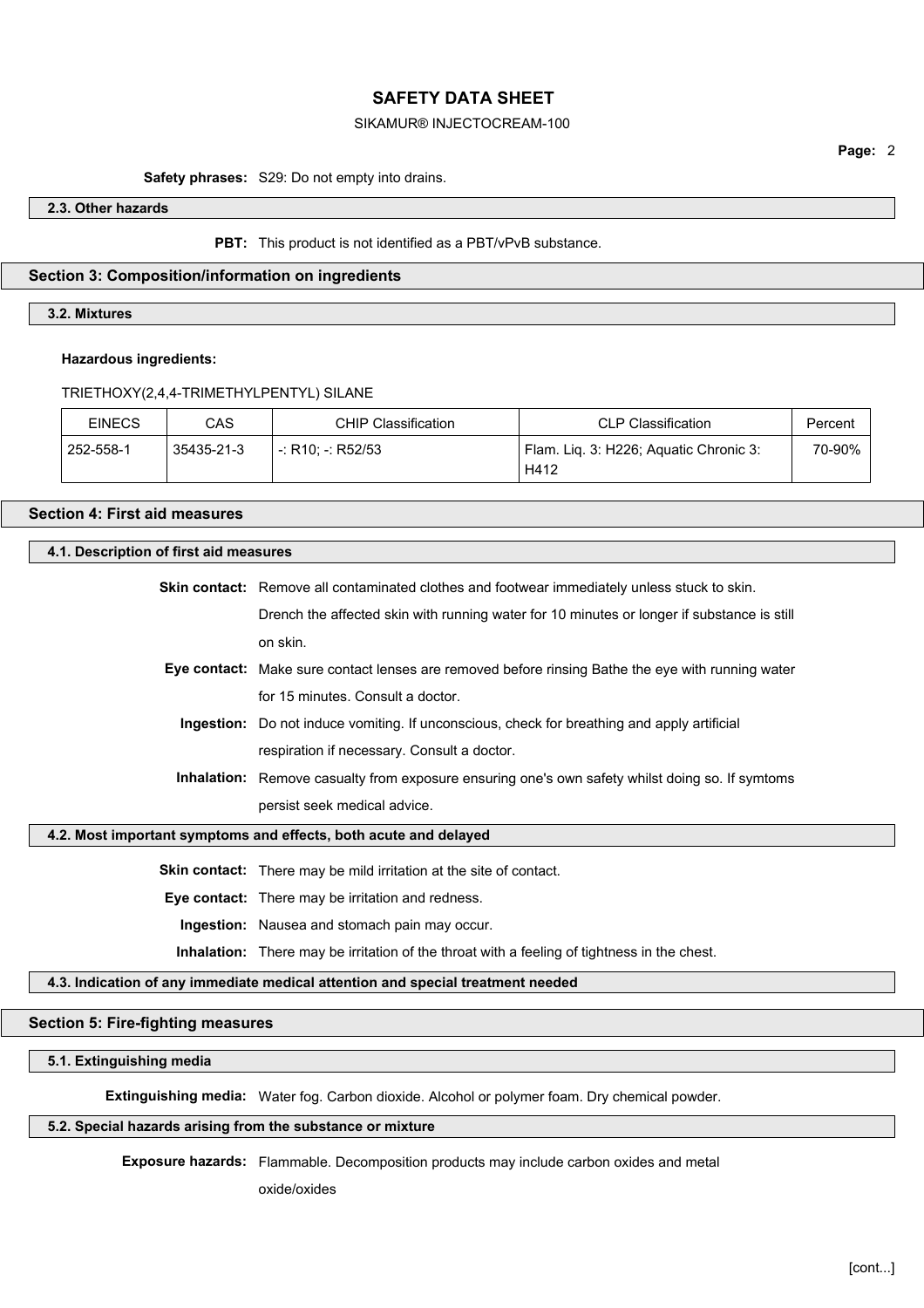#### SIKAMUR® INJECTOCREAM-100

#### **5.3. Advice for fire-fighters**

**Advice for fire-fighters:** Wear self-contained breathing apparatus. Wear protective clothing to prevent contact with skin and eyes.

#### **Section 6: Accidental release measures**

## **6.1. Personal precautions, protective equipment and emergency procedures**

**Personal precautions:** Mark out the contaminated area with signs and prevent access to unauthorised personnel. Eliminate all sources of ignition. Do not attempt to take action without suitable protective clothing - see section 8 of SDS. Turn leaking containers leak-side up to prevent the escape of liquid.

#### **6.2. Environmental precautions**

**Environmental precautions:** Do not discharge into drains or rivers. Contain the spillage using bunding.

#### **6.3. Methods and material for containment and cleaning up**

**Clean-up procedures:** Absorb into dry earth or sand. Transfer to a suitable container. Refer to section 13 of SDS for suitable method of disposal. Do not use equipment in clean-up procedure which may produce sparks.

3

## **6.4. Reference to other sections**

## **Section 7: Handling and storage**

#### **7.1. Precautions for safe handling**

**Handling requirements:** Ensure there is sufficient ventilation of the area. Earth any equipment used in handling.

Smoking is forbidden. Use non-sparking tools.

#### **7.2. Conditions for safe storage, including any incompatibilities**

**Storage conditions:** Store in cool, well ventilated area. Keep away from sources of ignition. Keep container tightly closed.

**Suitable packaging:** Must only be kept in original packaging.

**7.3. Specific end use(s)**

#### **Section 8: Exposure controls/personal protection**

**8.1. Control parameters**

**Workplace exposure limits:** No data available.

**DNEL/PNEC Values**

**DNEL / PNEC** No data available.

## **8.2. Exposure controls**

**Respiratory protection:** Respiratory protection not required.

**Hand protection:** Protective gloves. Butyl gloves. Nitrile gloves.

**Eye protection:** Safety glasses with side-shields.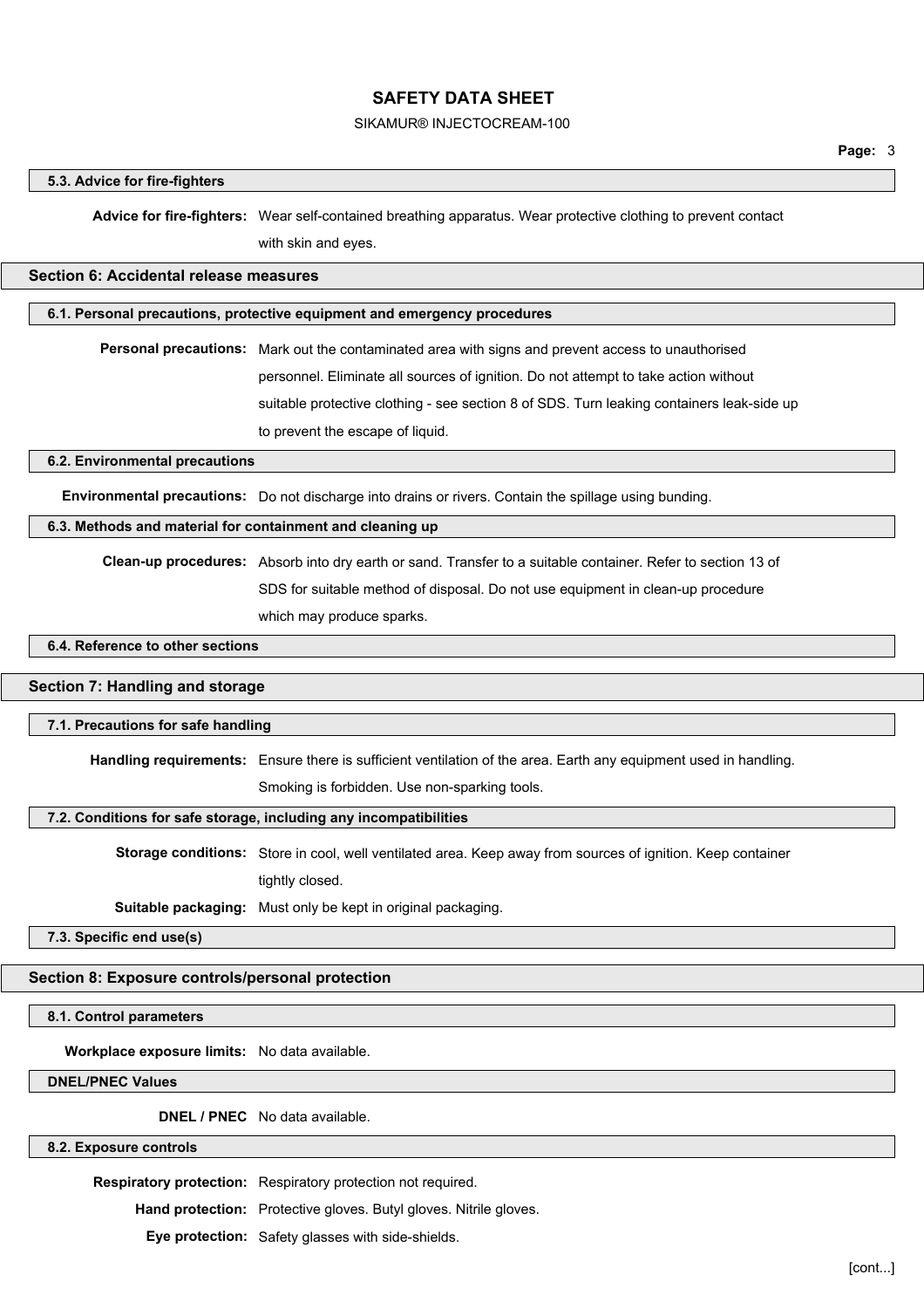### SIKAMUR® INJECTOCREAM-100

**Skin protection:** Protective clothing. Recommended to use barrier skin cream. **Environmental:** Prevent from entering in public sewers or the immediate environment. Ensure emissions from ventilation or equipment comply with environmental protection legislation.

#### **Section 9: Physical and chemical properties**

#### **9.1. Information on basic physical and chemical properties**

- **State:** Paste
- **Colour:** White
- **Odour:** Characteristic odour
- **Viscosity:** Viscous
- 
- - **pH:** 8

**Flash point°C:** 60 - 93 **Relative density:** 0.92

### **9.2. Other information**

**Other information:** No data available.

## **Section 10: Stability and reactivity**

**10.1. Reactivity**

**Reactivity:** Stable under recommended transport or storage conditions.

3

## **10.2. Chemical stability**

**Chemical stability:** Stable under normal conditions.

## **10.3. Possibility of hazardous reactions**

**10.4. Conditions to avoid**

**Conditions to avoid:** Sources of ignition. Heat. Flames.

**10.5. Incompatible materials**

**Materials to avoid:** Oxidising agents.

**10.6. Hazardous decomposition products**

## **Section 11: Toxicological information**

**11.1. Information on toxicological effects**

**Toxicity values:** No data available.

**Symptoms / routes of exposure**

**Skin contact:** There may be mild irritation at the site of contact.

**Eye contact:** There may be irritation and redness.

**Ingestion:** Nausea and stomach pain may occur.

**Inhalation:** There may be irritation of the throat with a feeling of tightness in the chest.

**Page:** 4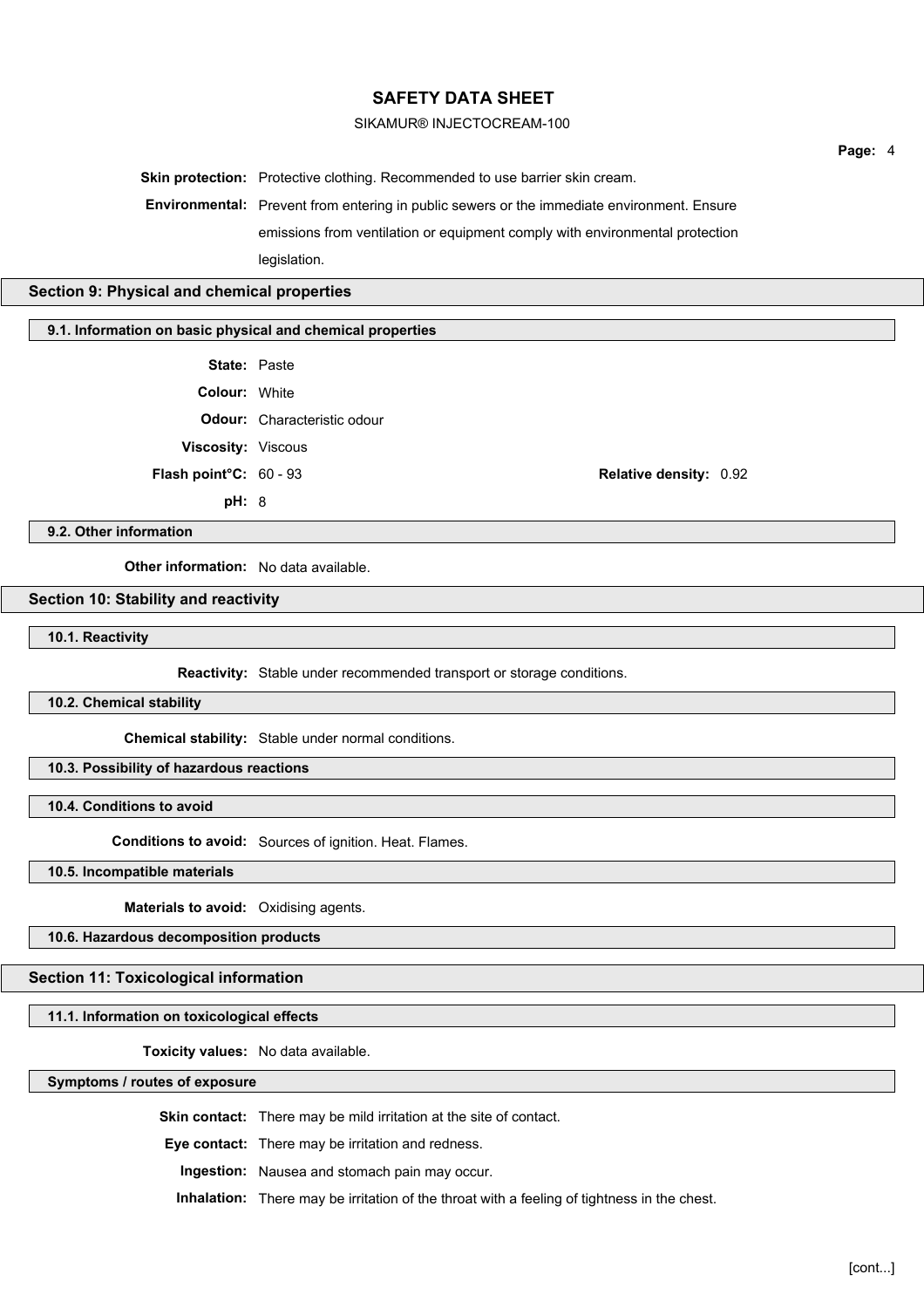### SIKAMUR® INJECTOCREAM-100

**Page:** 5

## **Section 12: Ecological information**

**12.1. Toxicity**

**Ecotoxicity values:** No data available.

## **12.2. Persistence and degradability**

**12.3. Bioaccumulative potential**

**12.4. Mobility in soil**

### **12.5. Results of PBT and vPvB assessment**

**PBT identification:** This product is not identified as a PBT/vPvB substance.

## **12.6. Other adverse effects**

**Other adverse effects:** Harmful to aquatic organisms.

## **Section 13: Disposal considerations**

**13.1. Waste treatment methods**

|                             | <b>Disposal operations:</b> Transfer to a suitable container and arrange for collection by specialised disposal |  |
|-----------------------------|-----------------------------------------------------------------------------------------------------------------|--|
|                             | company.                                                                                                        |  |
| Waste code number: 08 04 09 |                                                                                                                 |  |
|                             | Disposal of packaging: Completely emptied packaging or practically empty packaging containing dried/cured       |  |
|                             | residues can be disposed of as normal industrial waste. Packaging still containing                              |  |
|                             | hazardous residues should be collected by a licensed waste contractor using waste                               |  |
|                             | code no. 15 01 10                                                                                               |  |
|                             | <b>NB:</b> The user's attention is drawn to the possible existence of regional or national                      |  |
|                             | regulations regarding disposal.                                                                                 |  |

**Section 14: Transport information**

**14.1. UN number**

**UN number:** Not classified

## **14.2. UN proper shipping name**

**14.3. Transport hazard class(es)**

**14.4. Packing group**

**14.5. Environmental hazards**

**Environmentally hazardous:** No **Marine pollutant:** No

**14.6. Special precautions for user**

## **Section 15: Regulatory information**